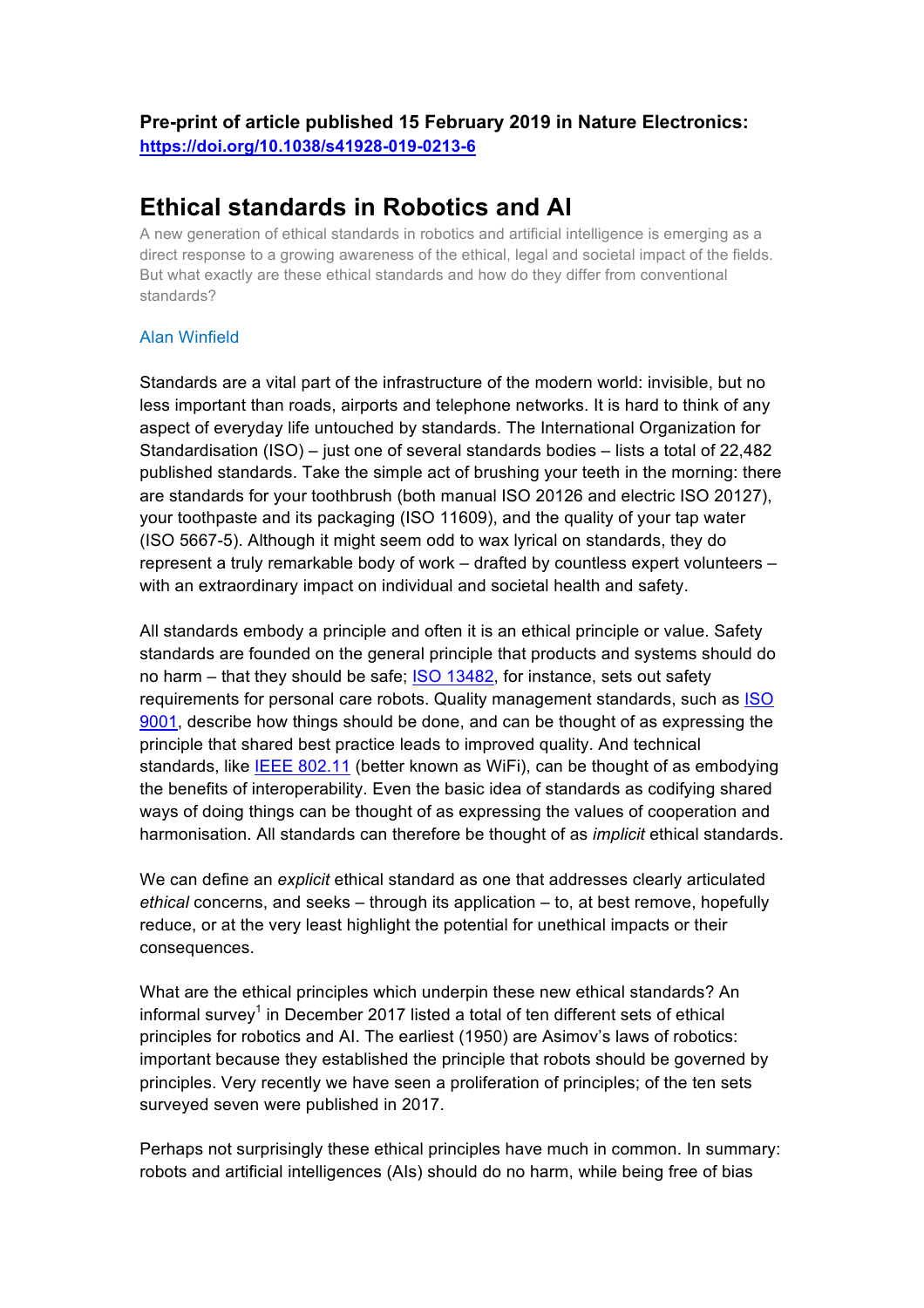and deception; respect human rights and freedoms, including dignity and privacy, while promoting well-being; and be transparent and dependable while ensuring that the locus of responsibility and accountability remains with their human designers or operators. Just as interesting is the increasing frequency of their publication: clear evidence for a growing awareness of the urgent need for ethical principles for robotics and AI. But, while an important and necessary foundation, principles are not practice. Ethical standards are the next important step toward ethical governance in robotics and  $Al<sup>2</sup>$ .

### **Ethical risk assessment**

Almost certainly the world's first explicit ethical standard in robotics is BS 8611 *Guide*  to the Ethical Design and Application of Robots and Robotic Systems<sup>3</sup>, which was published in April 2016. Incorporating the EPSRC principles of robotics<sup>4</sup>, BS8611 is not a code of practice, but instead guidance on how designers can undertake an *ethical risk assessment* of their robot or system, and mitigate any ethical risks so identified. At its heart is a set of 20 distinct ethical hazards and risks, grouped under four categories: societal, application, commercial & financial, and environmental. Advice on measures to mitigate the impact of each risk is given, along with suggestions on how such measures might be verified or validated. The societal hazards include, for example, loss of trust, deception, infringements of privacy and confidentiality, addiction, and loss of employment. The idea of ethical risk assessment is of course not new – it is essentially what research ethics committees do – but a method for assessing robots for ethical risks is a powerful new addition to the ethical roboticist's toolkit.

In April 2016, the IEEE Standards Association launched a global initiative on the Ethics of Autonomous and Intelligent Systems<sup>5</sup>. The significance of this initiative cannot be overstated; coming from a professional body with the standing and reach of the IEEE Standards Association it marks a watershed in the emergence of ethical standards. And it is a radical step. As I've argued above all standards are – even if not explicitly – based on ethical principles. But for a respected standards body to launch an initiative which explicitly aims to address the deep ethical challenges that face the whole of autonomous and intelligent systems – from driverless car autopilots to medical diagnosis AIs, drones to deep learning, and care robots to chat bots – is both ambitious and unprecedented.

## **Humanity first**

The IEEE initiative positions human well-being as its central tenet $6$ . This is a bold and political stance since it explicitly seeks to reposition robotics and AI as technologies for improving the human condition rather than simply vehicles for economic growth. The initiative's mission is "to ensure every stakeholder involved in the design and development of autonomous and intelligent systems is educated, trained, and empowered to prioritize ethical considerations so that these technologies are advanced for the benefit of humanity".

The first major output from the IEEE Standards Association's global ethics initiative is a discussion document called Ethically Aligned Design (EAD)<sup>7</sup>, developed through an iterative process which invited public feedback. The published second edition of EAD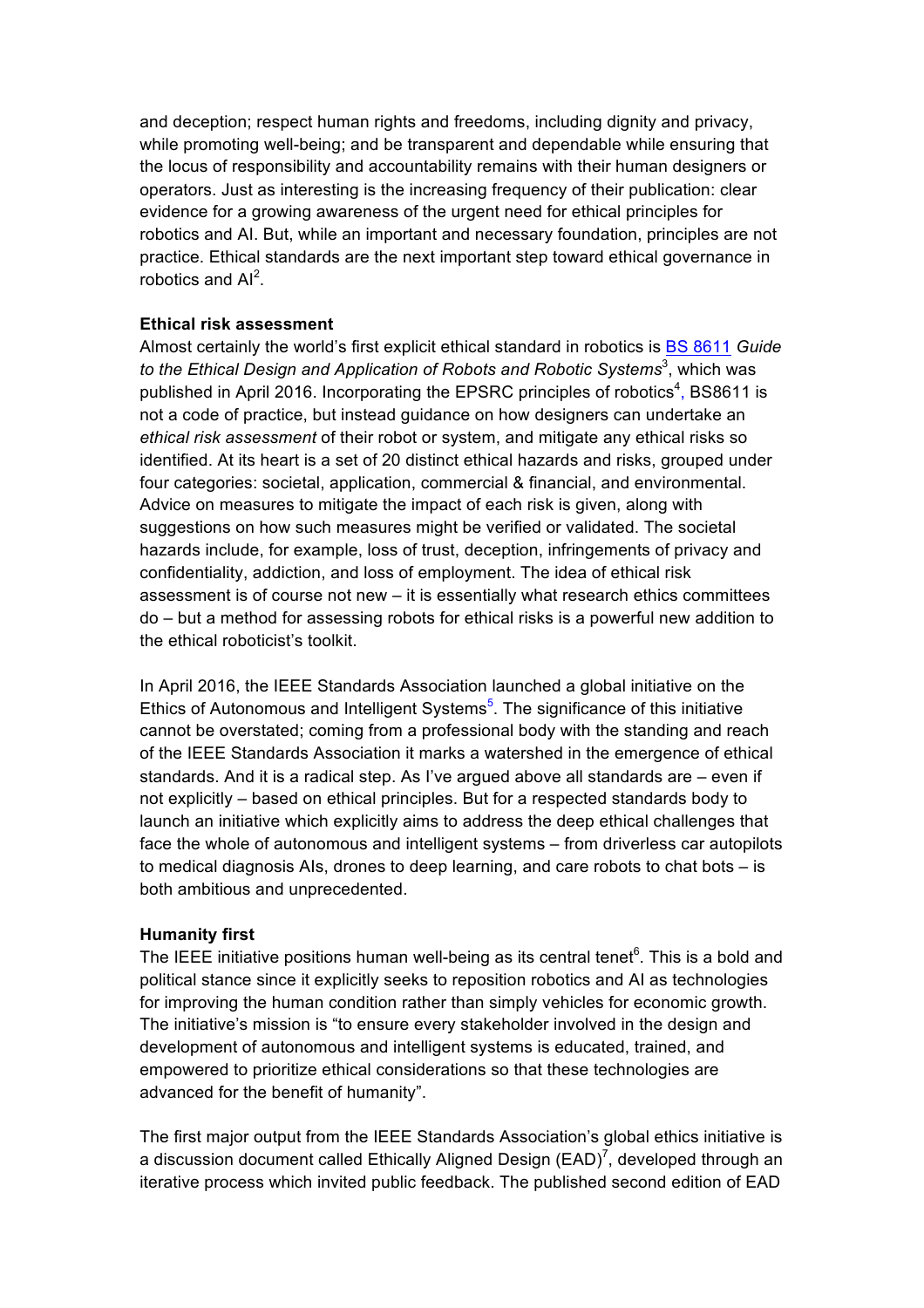sets out more than 100 ethical issues and recommendations, and a third edition will be launched early in 2019. The work of more than 1000 volunteers across thirteen committees, EAD covers: general (ethical) principles; how to embed values into autonomous intelligent systems; methods to guide ethical design; safety and beneficence of artificial general intelligence and artificial superintelligence; personal data and individual access control; reframing autonomous weapons systems; economics and humanitarian issues; law; affective computing; classical ethics in AI; policy; mixed-reality, and well-being.

Each EAD committee was additionally tasked with identifying, recommending and promoting new candidate standards, and – to date – a total of 14 new IEEE standards working groups have started work on drafting so called *human* standards (Box 1).

## // start Box 1

#### **Box 1: IEEE P7000 series human standards in development**

P7000 – Model Process for Addressing Ethical Concerns During System Design

- P7001 Transparency of Autonomous Systems
- P7002 Data Privacy Process
- P7003 Algorithmic Bias Considerations
- P7004 Standard for Child and Student Data Governance
- P7005 Standard for Transparent Employer Data Governance
- P7006 Standard for Personal Data Artificial Intelligence (AI) Agent
- P7007 Ontological Standard for Ethically Driven Robotics and Automation Systems
- P7008 Standard for Ethically Driven Nudging for Robotic, Intelligent and Autonomous Systems

P7009 – Standard for Fail-Safe Design of Autonomous and Semi-Autonomous Systems

P7010 – Wellbeing Metrics Standard for Ethical Artificial Intelligence and Autonomous Systems

P7011 – Standard for the Process of Identifying and Rating the Trustworthiness of News Sources

P7012 – Standard for Machine Readable Personal Privacy Terms

P7013 – Inclusion and Application Standards for Automated Facial Analysis **Technology** 

// end Box 1

#### **The importance of transparency and explainability**

Consider P7001 as a case study. One of the general principles<sup>8</sup> of EAD asks "how can we ensure that autonomous and intelligent systems are transparent?", and recommends a new standard for transparency. P7001 *Transparency in Autonomous Systems* was initiated as a direct response. IEEE P7001 directly addresses the straightforward ethical principle that it should always be possible to find out why an autonomous system made a particular decision.

A robot or AI is transparent if it is possible to find out why it behaves in a certain way. We might for instance want to discover why it made a particular decision, especially if that decision caused an accident – or for the less serious reason that the robot or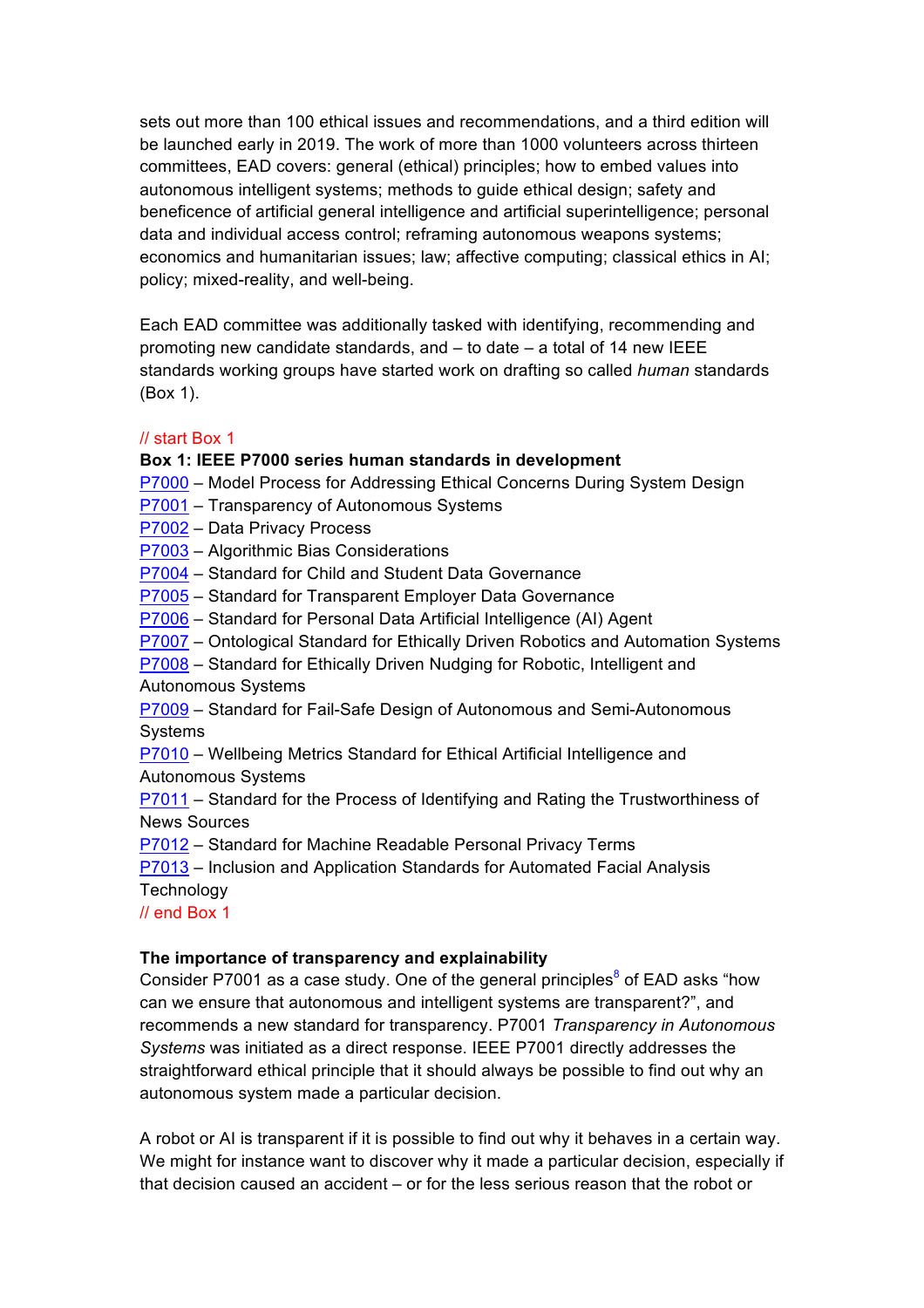AI's behaviour is puzzling. Transparency is not intrinsic to robots and AIs, but must be designed for, and it is a property which autonomous systems might have more or less of. And full transparency might be very challenging to provide, for instance in systems based on artificial neural networks (deep learning systems), or systems that are continually learning.

There are two reasons transparency is so important.

First, because modern robots and AIs are designed to work with or alongside humans, who need to be able to understand what they are doing and why. If we take an assisted living robot as an example transparency (or to be precise, *explainability*) means the user can understand what the robot might do in different circumstances. An elderly person might be very unsure about robots, so it is important that her robot is helpful, predictable – never does anything that frightens her – and above all safe. It should be easy for her to learn what the robot does and why, in different circumstances. An explainer system that allows her to ask the robot "why did you just do that?" and receive a simple natural language explanation would be very helpful in providing this kind of transparency. A higher level of transparency would be the ability to ask questions like "what would you do if I fell down?" or "what would you do if I forget to take my medicine?" This allows her to build a mental model of how the robot will behave in different situations.

And second, because robots and AIs can and do go wrong. If physical robots go wrong they can cause physical harm or injury. Real world trials of driverless cars have already resulted in several fatalities<sup>9</sup>. Even a software AI can cause harm. A medical diagnosis AI might, for instance, give the wrong diagnosis, or a biased credit scoring AI might cause someone's loan application to be wrongly rejected. Without transparency, discovering what went wrong is extremely difficult and may – in some cases – be impossible. The ability to find out what went wrong and why is not only important to accident investigators, it might also be important to establish who is responsible, for insurance purposes, or in a court of law. And following high profile accidents wider society needs the reassurance of knowing that problems have been found and fixed.

#### **Transparency and explainability measured**

But transparency is not one thing. Clearly an elderly relative does not require the same level of understanding of a care robot as the engineer who repairs it. The P7001 working group has defined five distinct groups of stakeholders (the beneficiaries of the standard): users, safety certifiers or agencies, accident investigators, lawyers or expert witness, and the wider public. For each of these stakeholder groups, P7001 is setting out measurable, testable levels of transparency so that autonomous systems can be objectively assessed and levels of compliance determined, in a range that defines minimum levels up to the highest achievable standards of transparency.

Of course, the way in which transparency is provided is very different for each group. Safety certification agencies need access to technical details of how the system works, together with verified test results. Accident investigators will need access to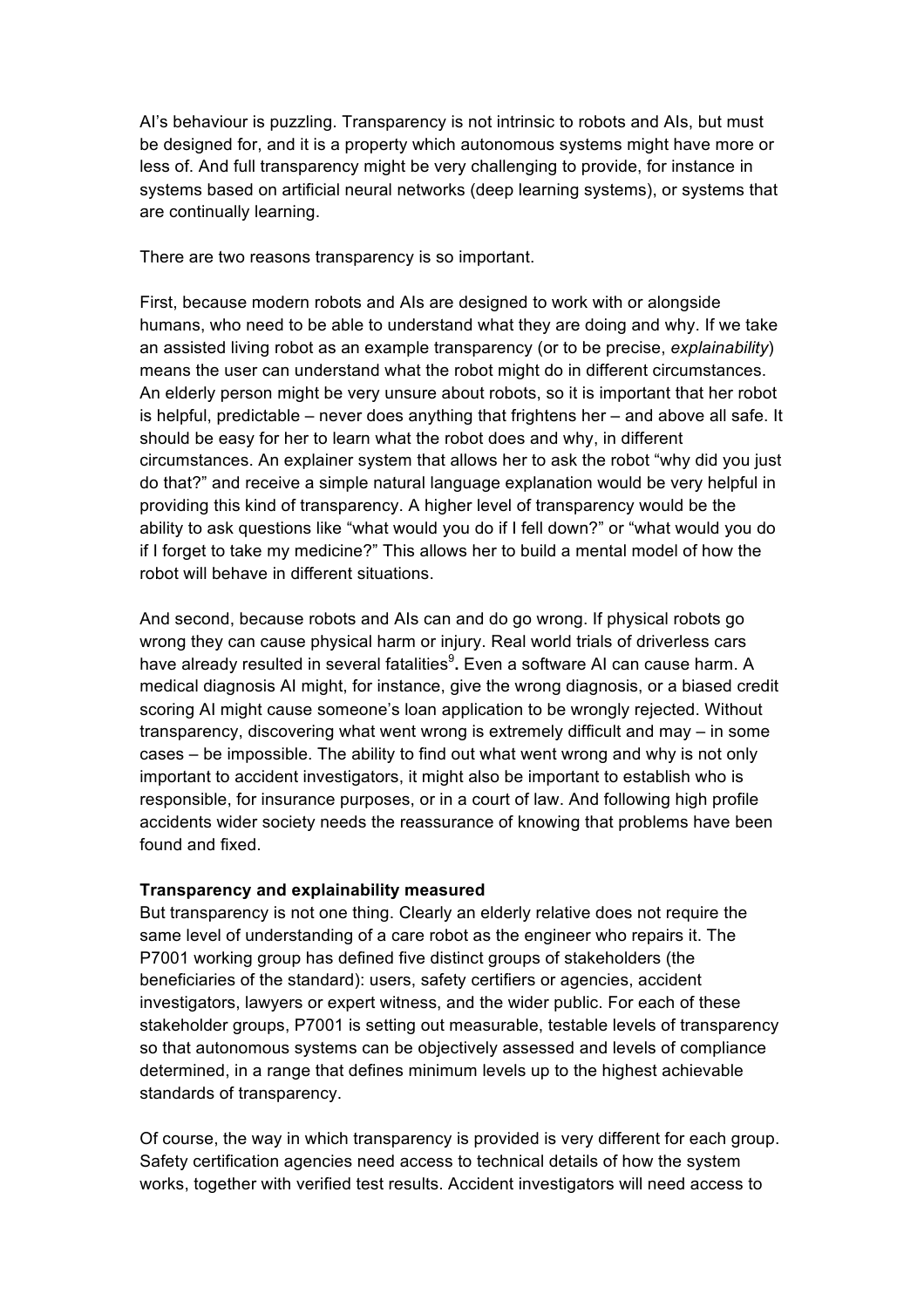data logs of exactly what happened prior to and during an accident, most likely provided by something akin to an aircraft flight data recorder<sup>10</sup>. Lawyers and expert witnesses will need access to the reports of safety certifiers and accident investigators, along with evidence of the developer or manufacturer's quality management processes. And wider society needs accessible documentary-type science communication to explain autonomous systems and how they work. P7001 will provide system designers with a toolkit for self-assessing transparency, and recommendations for how to achieve greater transparency and explainability.

### **Outlook**

How might these new ethical standards be applied when, like most standards, they are voluntary? First, standards which relate to safety (and especially safety-critical systems), can be mandated by licensing authorities, so that compliance with those standards becomes a *de facto* requirement of obtaining a licence to operate that system; for the P7000 series candidates might include P7001 and P7009. Second, in a competitive market, compliance with ethical standards can be used to gain market advantage – especially among ethically aware consumers. Third, there is growing pressure from professional bodies for their members to behave ethically. Emerging professional codes of ethical conduct such as the recently published  $ACM<sup>11</sup>$  and  $IEEE<sup>12</sup> codes of ethics and professional conduct are very encouraging; in turn, those$ professionals are increasingly likely to exert internal pressure on their employers to adopt ethical standards. And fourth, soft governance plays an important role in the adoption of new standards: by requiring compliance with standards as a condition of awarding procurement contracts governments can and do influence and direct the adoption of standards – across an entire supply chain – without explicit regulation. For data- or privacy-critical applications, a number of the P7000 standards (P7002/3/4/5/12 and 13, for instance) could find application this way.

While some argue over the pace and level of impact of robotics and AI (on jobs, for instance), most agree that increasingly capable intelligent systems create significant ethical challenges, as well as great promise. This new generation of ethical standards takes a powerful first step toward addressing those challenges. Standards, like open science<sup>13</sup>, are a trust technology. Without ethical standards, it is hard to see how robots and AIs will be trusted and widely accepted, and without that acceptance their great promise will not be realised.

Alan Winfield is Professor of Robot Ethics at the Bristol Robotics Laboratory, UWE Bristol, and visiting professor at the University of York. He chairs IEEE Standards Working Group P7001.

e-mail: Alan.Winfield@brl.ac.uk

The views expressed in this article are those of the author only, and do not represent the opinions of any organisation mentioned, or with which I am affiliated.

#### **References**